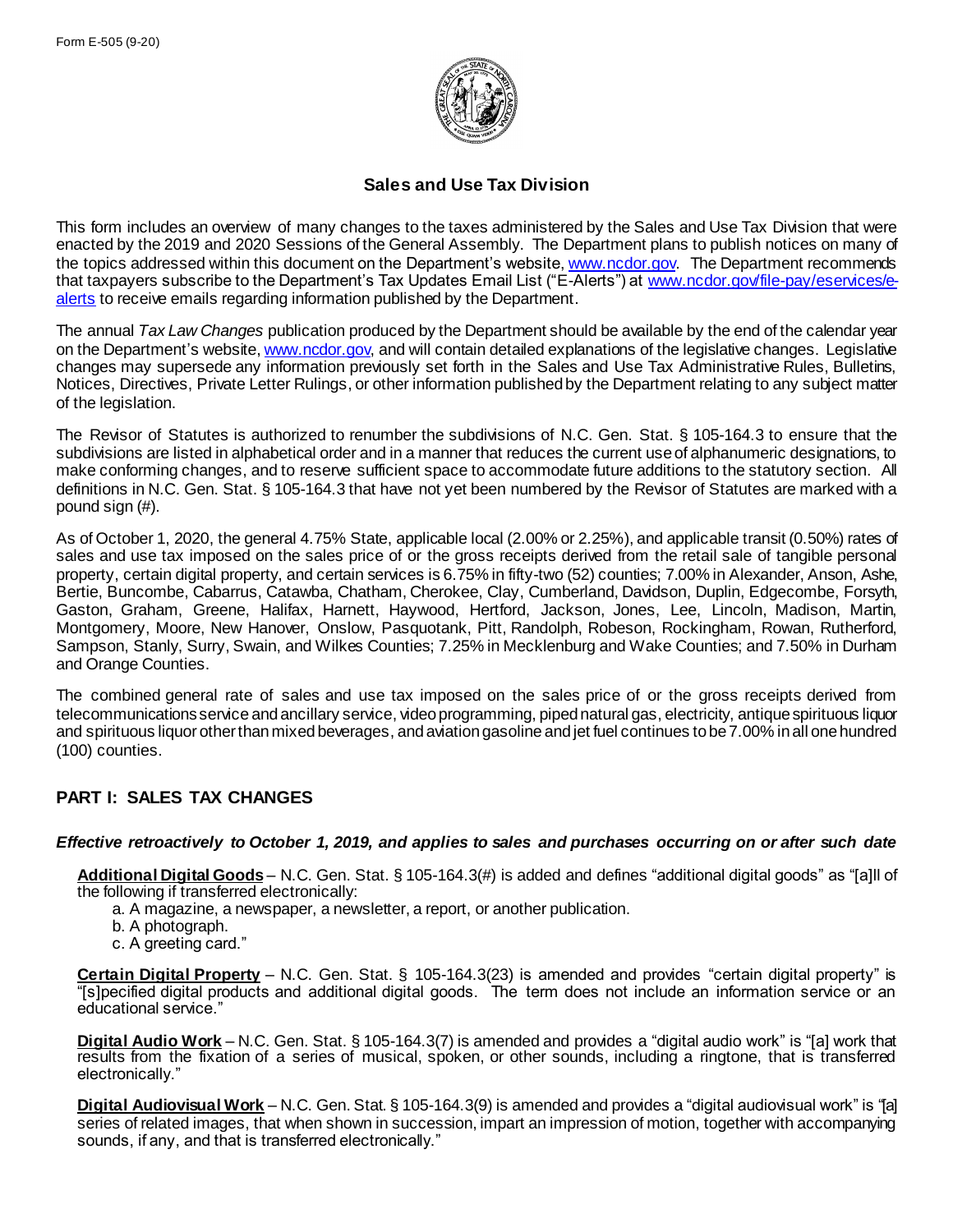**Digital Book** – N.C. Gen. Stat. § 105-164.3(#) is added and defines a "digital book" as "[a] work that is generally recognized in the ordinary and usual sense as a book that is transferred electronically."

**Educational Service** – N.C. Gen. Stat. § 105-164.3(58) is added and defines "educational service" as "[t]he delivery of instruction or training, whether provided in real time, on demand, or at another set time, by or on behalf of a qualifying educational entity where at least one of the following conditions applies:

- a. The instruction or training is part of the curriculum for an enrolled student.
- b. The instruction or training is encompassed within the institution's accreditation or prepares an enrolled student for gainful employment in a recognized occupation.
- c. The participant is evaluated by an instructor. 'Evaluated by an instructor' does not include being graded by, scored by, or evaluated by a computer program or an interactive, automated method.
- d. The participant is connected to the presenter or instructor via the Internet or other networks, allowing the participant to provide, receive, or discuss information through live interaction, contemporaneous with the presentation."

**Qualifying Educational Entity** – N.C. Gen. Stat. § 105-164.3(170) is added and defines "qualifying educational entity" as "[a]n entity listed in this subdivision. For purposes of this definition, references to the United States Code mean the United States Code as enacted as of January 1, 2020. The entities are:

- a. An elementary or secondary school, as defined in 20 U.S.C. § 7801.
- b. An institution of higher education, as defined in 20 U.S.C. § 1002."

**Specified Digital Products**–N.C. Gen. Stat. § 105-164.3(#) is added and defines "specified digital products" as "[d]igital audio works, digital audiovisual works, and digital books."

**Transferred Electronically** – N.C. Gen. Stat. § 105-164.3(#) is added and defines "transferred electronically" as "[o]btained by the purchaser by means other than tangible storage media and includes delivered or accessed electronically."

#### *Effective February 1, 2020*

Form E-505 (9-19) was published prior to Senate Bill 557 becoming Session Law 2019-246 on November 8, 2019. Session Law 2019-246 included a multitude of sales and use tax changes. A complete listing of these changes is located in the 2019 Tax Law Changes document located at: [https://www.ncdor.gov/news/press](https://www.ncdor.gov/news/press-releases/2020/01/29/2019-tax-law-change-book-published)[releases/2020/01/29/2019-tax-law-change-book-published](https://www.ncdor.gov/news/press-releases/2020/01/29/2019-tax-law-change-book-published).

**Accommodation Facilitator** – N.C. Gen. Stat. § 105-164.3(#) was added and defines an "accommodation facilitator" as "[a] person that contracts, either directly or indirectly, with a provider of an accommodation to perform, either directly or indirectly, one or more of the activities listed in this subdivision. The term includes a real estate broker as defined in [N.C. Gen. Stat. §] 93A-2. The activities are:

- a. Market the accommodation and accept payment or collect credit card or other payment information for the rental of the accommodation.
- b. List the accommodation for rental on a forum, platform, or other application for a fee or other consideration."

**Accommodation Rentals** – N.C. Gen. Stat. § 105-164.4F was amended and sets forth the conditions under which a person is considered the retailer of an accommodation rental.

**Entertainment Activity** – N.C. Gen. Stat. § 105-164.4G was amended and sets forth the conditions under which a person is considered the retailer of an admission charge to certain entertainment activities.

**Marketplace** – N.C. Gen. Stat. § 105-164.3(#) was added and defines a "marketplace" as "[a] physical or electronic place, forum, platform, application, or other method by which a marketplace seller sells or offers to sell items, the delivery of or first use of which is sourced to this State."

**Marketplace-Facilitated Sale** – N.C. Gen. Stat. § 105-164.3(#) was added and defines "marketplace-facilitated sale" as "[t]he sale of an item by a marketplace facilitator on behalf of a marketplace seller that occurs through a marketplace."

**Marketplace-Facilitated Sales** – N.C. Gen. Stat. § 105-164.4J was added and provides the following:

- "(a) Scope. This section applies to a marketplace facilitator that makes sales, including all marketplace-facilitated sales for all marketplace sellers, sourced to this State for the previous or the current calendar year that meet either of the following:
	- (1) Gross sales in excess of one hundred thousand dollars (\$100,000).
	- (2) Two hundred or more separate transactions.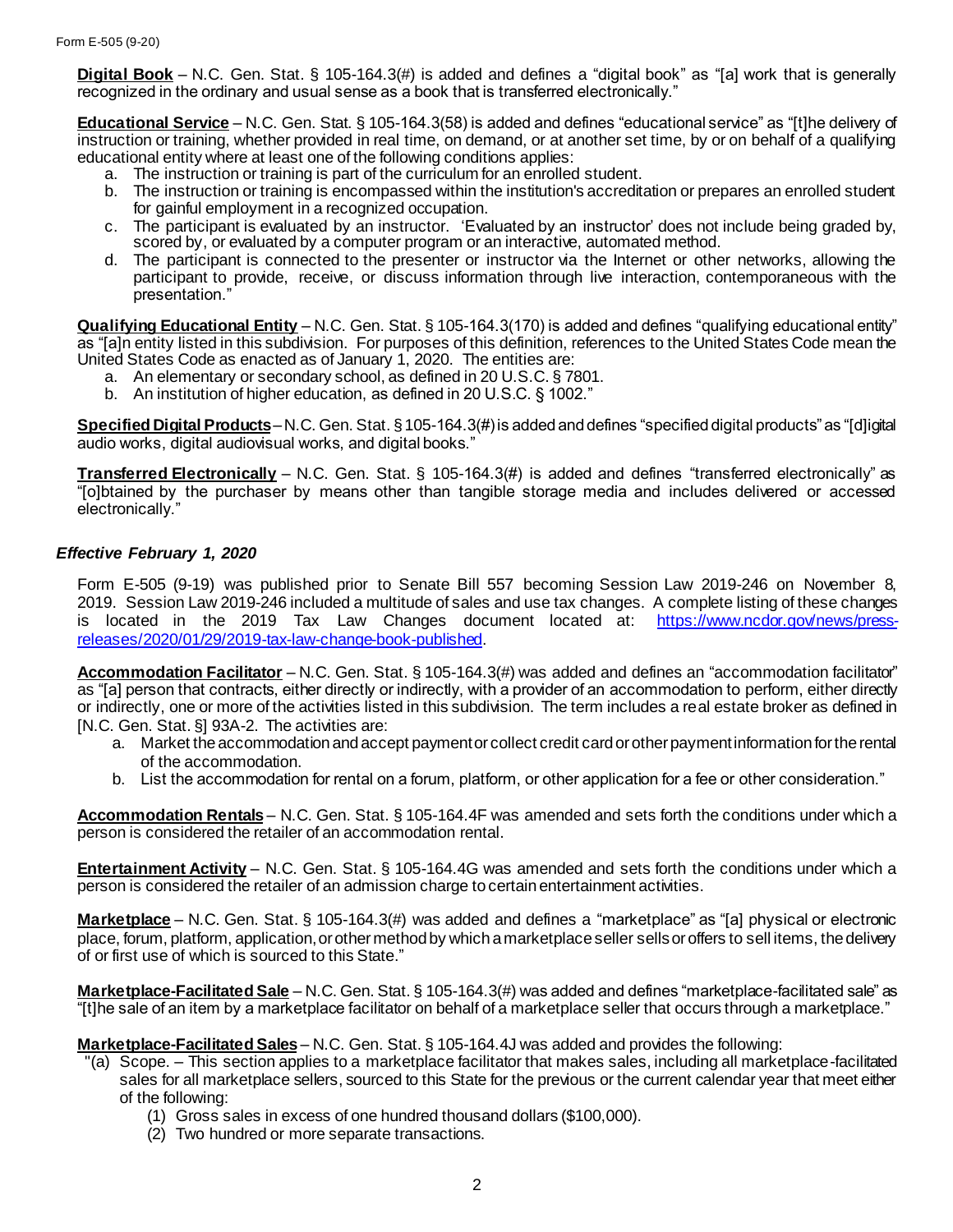- (b) Payment of Tax. A marketplace facilitator that meets the threshold in subsection (a) of this section is considered the retailer of each marketplace-facilitated sale it makes and is liable for collecting and remitting the sales and use tax on all such sales. A marketplace facilitator is required to comply with the same requirements and procedures as all other retailers registered or who are required to be registered to collect and remit sales and use tax in this State. A marketplace facilitator is required to collect and remit sales tax as required by this section regardless of whether a marketplace seller for whom it makes a marketplace-facilitated sale meets any of the following conditions:
	- (1) Has a physical presence in this State.
	- (2) Is required to be registered to collect and remit sales and use tax in this State.
	- (3) Would have been required to collect and remit sales and use tax in this State had the sale not been made through a marketplace.
	- (4) Would not have been required to collect and remit sales and use tax in this State had the sale not been made through a marketplace.
- (c) Report. A marketplace facilitator must provide or make available to each marketplace seller the information listed in this subsection with respect to marketplace-facilitated sales that are made on behalf of the marketplace seller and that are sourced to this State. The information may be provided in any format and shall be provided or made available no later than 10 days after the end of each calendar month. The required information to be provided or made available to each marketplace seller is as follows:
	- (1) Gross sales.
	- (2) The number of separate transactions.
- (d) Liability Relief. The Department shall not assess a marketplace facilitator for failure to collect the correct amount of tax due if the marketplace facilitator can demonstrate to the Secretary's satisfaction that all of the circumstances listed in this subsection apply. This subsection does not apply with regard to a marketplace-facilitated sale for which the marketplace facilitator is the marketplace seller or if the marketplace facilitator and the marketplace seller are affiliates. If a marketplace facilitator is not assessed for tax due under this section, the marketplace seller is liable for the tax due under this section provided the marketplace seller is engaged in business in this State. The circumstances that a marketplace facilitator must demonstrate are as follows:
	- (1) The failure to collect the correct amount of tax was due to incorrect information given to the marketplace facilitator by the marketplace seller.
	- (2) The marketplace facilitator did not receive specific written advice from the Secretary for the transaction at issue.
- (e) Refund of Tax. If a purchaser receives a refund on any portion of the sales price from a marketplace facilitator who collected and remitted the tax on the retail sale, the provisions of [N.C. Gen. Stat. §] 105-164.11A(a) apply.
- (f) Class Actions. No class action may be brought against a marketplace facilitator in any court of this State on behalf of customers arising from or in any way related to an overpayment of sales or use tax collected on facilitated sales by a marketplace facilitator, regardless of whether that claim is characterized as a tax refund claim. Nothing in this subsection affects a customer's right to seek a refund as provided under [N.C. Gen. Stat. §] 105-164.11.
- (g) Agreements. Nothing in this section shall be construed to interfere with the ability of a marketplace facilitator and a marketplace seller to enter into an agreement with each other regarding the fulfillment of the requirements of this Article, except that an agreement may not require a marketplace seller to collect and remit sales and use tax on marketplace-facilitated sales.
- (h) Use Tax Obligation. –Nothing in this section affects the obligation of any purchaser to remit use tax for any taxable transaction for which a marketplace facilitator does not collect and remit sales or use tax.
- (i) Limitation. This section does not apply to an accommodation facilitator, an admission facilitator, or a service contract facilitator whose collection and remittance requirements are set out in [N.C. Gen. Stat. §§] 105-164.4F, 105-164.4G, and 105-164.4I, respectively."

**Marketplace Facilitator** – N.C. Gen. Stat. § 105-164.3(#) was added and defines a "marketplace facilitator" as "[a] person that, directly or indirectly and whether through one or more affiliates, does both of the following:

- a. Lists or otherwise makes available for sale a marketplace seller's items through a marketplace owned or operated by the marketplace facilitator.
- b. Does one or more of the following:
	- 1. Collects the sales price or purchase price of a marketplace seller's items or otherwise processes payment.
	- 2. Makes payment processing services available to purchasers for the sale of a marketplace seller's items."

**Marketplace Seller** – N.C. Gen. Stat. § 105-164.3(#) was added and defines a "marketplace seller" as "[a] person that sells or offers to sell items through a marketplace regardless of any of the following:

- a. Whether the person has a physical presence in this State.
- b. Whether the person is registered as a retailer in this State.
- c. Whether the person would have been required to collect and remit sales and use tax had the sales not been made through a marketplace.